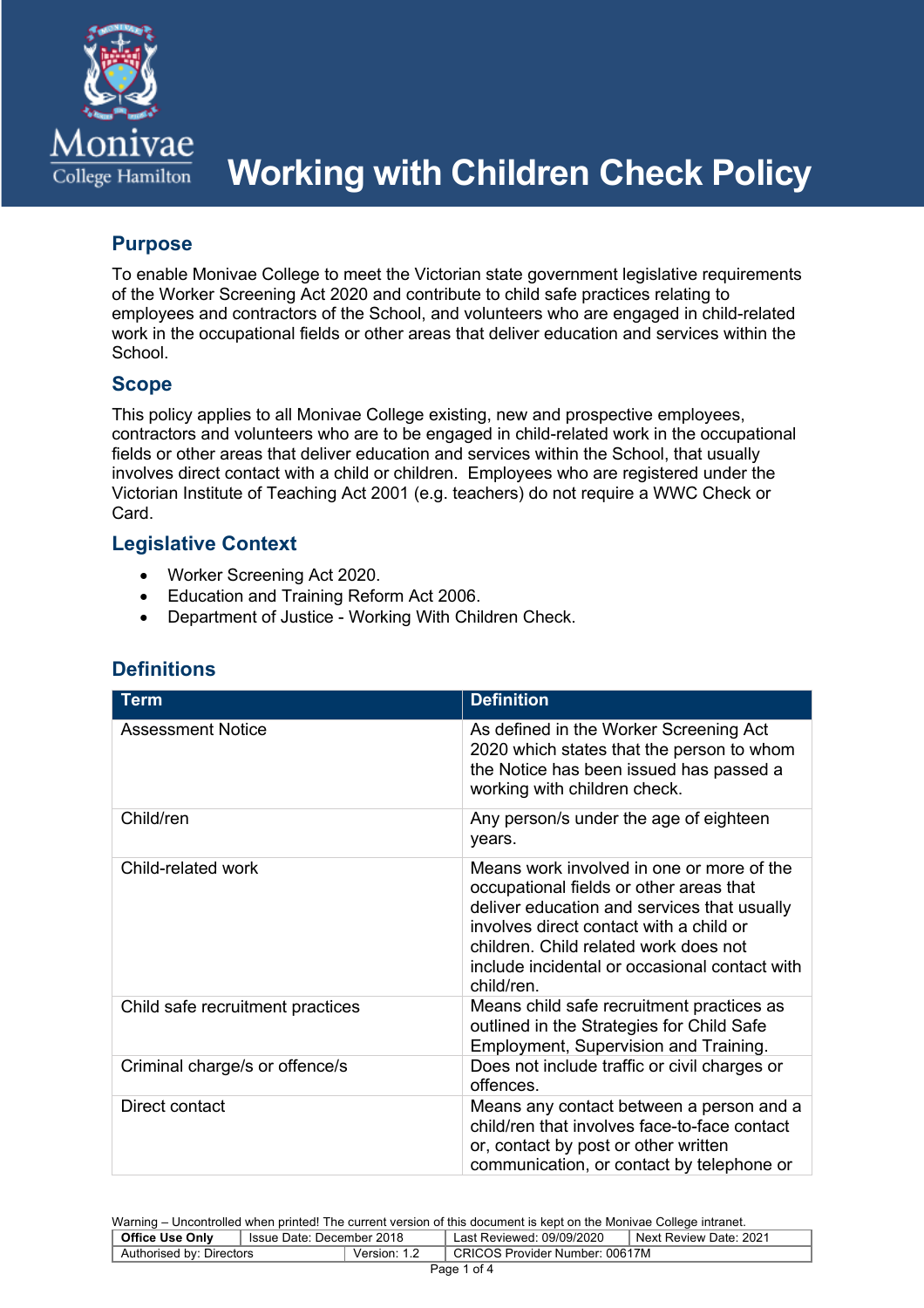|                                | other oral communication, or contact by<br>email or other electronic communication.                                                                                                                                                                                                       |
|--------------------------------|-------------------------------------------------------------------------------------------------------------------------------------------------------------------------------------------------------------------------------------------------------------------------------------------|
| Engaged                        | Includes employed.                                                                                                                                                                                                                                                                        |
| <b>Interim Negative Notice</b> | Issued as prescribed under the Worker<br>Screening Act 2020 on an interim basis,<br>pending further information whereby the<br>individual does not meet the requirements<br>necessary in order to be issued an<br>Assessment Notice and a WWC Card.                                       |
| <b>Negative Notice</b>         | As defined in the Worker Screening Act<br>2020 which states that the person to whom<br>the notice has been issued has not passed<br>a WWC Check.                                                                                                                                          |
|                                | Includes the following from 'Camps to<br>Transport':                                                                                                                                                                                                                                      |
|                                | Camps<br>All overnight camps for children                                                                                                                                                                                                                                                 |
|                                | <b>Clubs and Associations</b><br>Clubs, associations, or movements of a<br>cultural, recreational or sporting nature.                                                                                                                                                                     |
|                                | Coaching or tuition services of any kind                                                                                                                                                                                                                                                  |
|                                | <b>Counselling Services</b><br>Counselling or other support services for<br>children.                                                                                                                                                                                                     |
|                                | <b>Educational Institutions</b><br>Educational institutions for children,<br>specifically:<br>TAFE colleges and TAFE divisions<br>of universities providing VCE and/or<br>Victorian Certificate of Applied<br>Learning (VCAL) subjects.                                                   |
|                                | <b>Kinship Care</b><br>Where a person is a family member or,<br>other person of significance to a child or,<br>the child is or has been placed in the out of<br>home care of that person under the<br>Children, Youth and Families Act 2005.<br>Out of home care means care of a child by |
|                                | <b>Photography Services</b><br>Commercial photography services for<br>children unless they are merely incidental to<br>or in support of other business activities.                                                                                                                        |
|                                | <b>Religion</b><br>Ministers of religion.                                                                                                                                                                                                                                                 |
|                                |                                                                                                                                                                                                                                                                                           |
|                                | <b>Student Exchange Programs</b><br>Accommodation services specifically<br>provided for students as part of a student                                                                                                                                                                     |
| <b>Occupational Fields</b>     | <b>Coaching and Tuition</b><br>specifically for children.<br>a person other than a parent of the child.<br><b>School Crossings</b><br>School crossing services.<br>exchange program under Part 4.5A of the                                                                                |

| Warning – Uncontrolled when printed! The current version of this document is kept on the Monivae College intranet. |  |                           |                                |  |
|--------------------------------------------------------------------------------------------------------------------|--|---------------------------|--------------------------------|--|
| <b>Office Use Only</b><br>'lssue Date: December 2018                                                               |  | Last Reviewed: 09/09/2020 | I Next Review Date: 2021       |  |
| Authorised by: Directors                                                                                           |  | Version: 1.2              | CRICOS Provider Number: 00617M |  |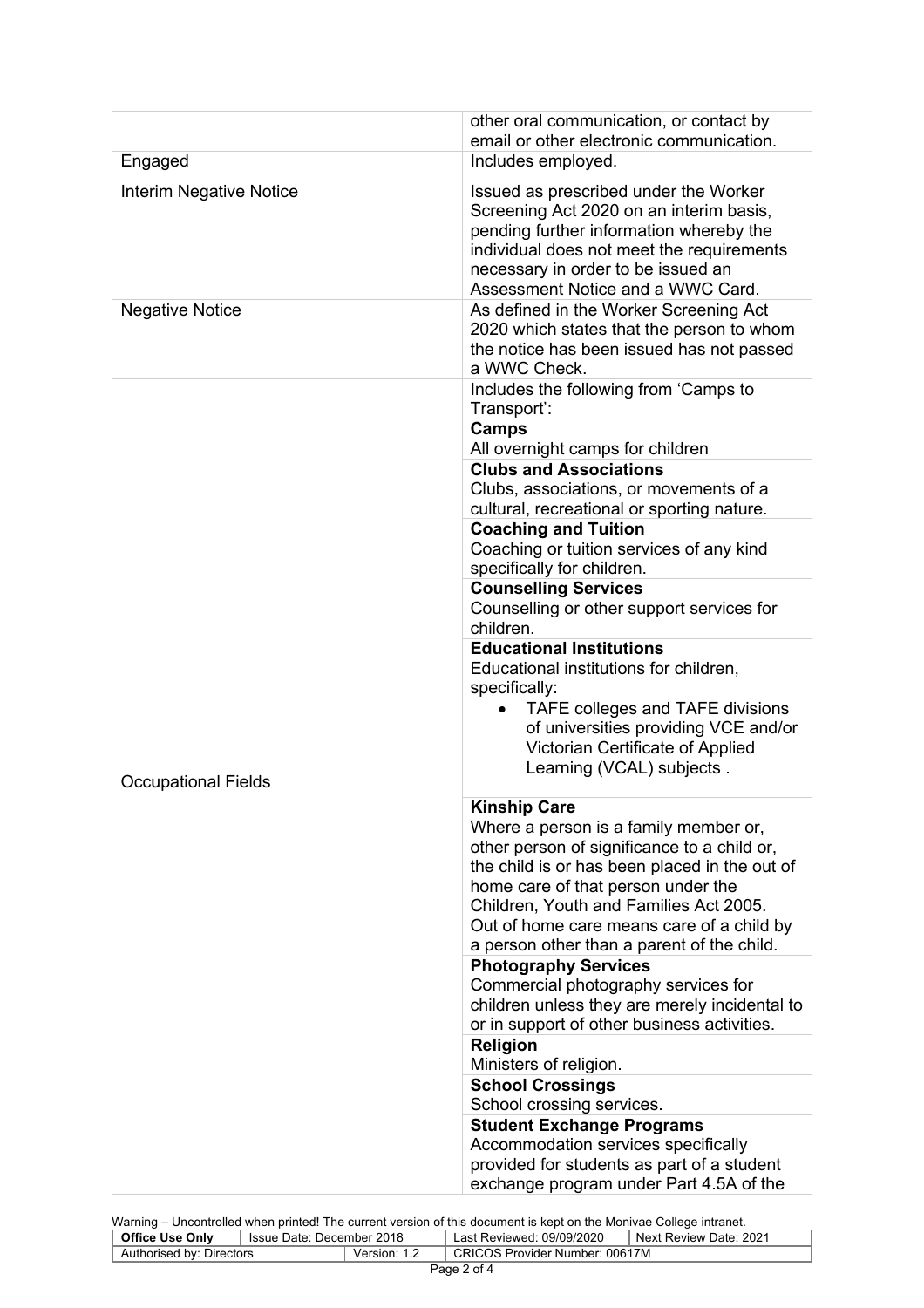|                             | Education and Training Reform Act 2006,<br>including accommodation in a person's<br>home such as a homestay arrangement.                     |  |  |
|-----------------------------|----------------------------------------------------------------------------------------------------------------------------------------------|--|--|
|                             | <b>Transport</b><br>Publicly funded or commercial transport<br>services specifically for children.                                           |  |  |
| Prospective                 | Means any person that is likely to be<br>offered paid employment or engagement.                                                              |  |  |
| Volunteer                   | Means an unpaid engagement and unpaid<br>student placement.                                                                                  |  |  |
| Work                        | Means paid or unpaid engagement or<br>employment.                                                                                            |  |  |
| Working with Children Check | A legislative requirement and process of<br>assessment as prescribed in the Worker<br>Screening Act 2020.                                    |  |  |
| Working with Children Card  | A card issued pursuant to the Worker<br>Screening Act 2020 which evidences<br>that the holder has been given an<br><b>Assessment Notice.</b> |  |  |

# **Policy Statement**

The School is committed to providing a child safe environment and ensuring that children are able to experience the fundamental right to be safe from all forms of child abuse

This policy will ensure compliance with the requirements of the Worker Screening Act 2020. The policy will apply to the occupational fields or other areas that deliver education and services to children that are part of and operate across sectors of the School.

Monivae College requires all current, prospective employees, contractors and volunteers who are to be engaged in child-related work in the occupational fields or other areas that deliver education and services within the School to:

- have a current WWC Check and subsequent WWC Card, or
- undergo a WWC Check as prescribed by the Worker Screening Act 2020.

All current, prospective employees, contractors or volunteers must hold a current Assessment Notice and a WWC Card prior to engaging in any child-related work in the occupational fields or other areas that deliver education and services within the School.

As per the Worker Screening Act 2020, it is the responsibility of employees to obtain an Assessment Notice and WWC Card prior to engaging in any child-related work within the School. New and prospective employees will be required to present and have sighted their WWC Card prior to commencement of employment. WWC Cards issued for volunteers cannot be used for paid employment or engagement.

Where it is deemed that a new or prospective employee, contractor or volunteer will be required to have a WWC Check to work in child-related work, commencement of employment or engagement must not take place until such time that they have been issued an Assessment Notice and WWC Card.

It will be the responsibility of each employee, contractor or volunteer to renew and fund their WWC Card when it expires. It is an offence under the legislation to continue child related work until a valid Assessment Notice and WWC Card is re-issued.

The WWC Check is valid for 5 years or as otherwise amended by legislation. The Business Manager will monitor and record renewal dates for contractors and volunteers. The Finance Officer will record renewal dates for all employees.

| Warning – Uncontrolled when printed! The current version of this document is kept on the Monivae College intranet. |                           |                                |                           |                                     |
|--------------------------------------------------------------------------------------------------------------------|---------------------------|--------------------------------|---------------------------|-------------------------------------|
| Office Use Only                                                                                                    | Issue Date: December 2018 |                                | Last Reviewed: 09/09/2020 | <sup>1</sup> Next Review Date: 2021 |
| Version: 1.2<br>Authorised by: Directors                                                                           |                           | CRICOS Provider Number: 00617M |                           |                                     |